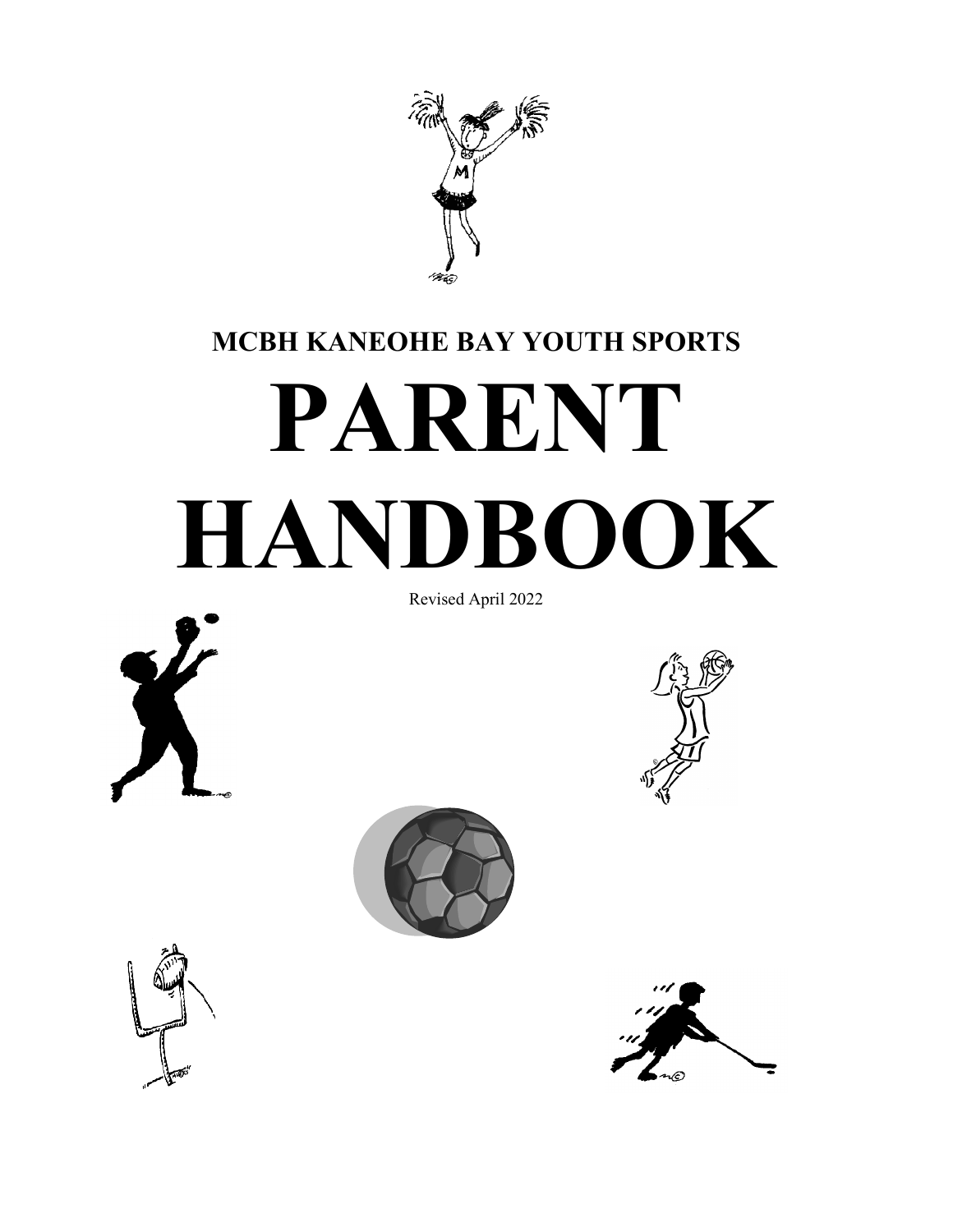# Table of Contents

| Welcome from the Coordinator                                                  |    |
|-------------------------------------------------------------------------------|----|
|                                                                               |    |
| K-Bay Youth Sports Programs Mission Statement                                 |    |
|                                                                               |    |
| Important Phone Numbers                                                       |    |
| Additional Information <u>Communication</u>                                   |    |
|                                                                               | 5  |
|                                                                               | 5  |
|                                                                               | 6  |
|                                                                               | 6  |
| Awards and End of Season Parties                                              | 6  |
| <b>Coaches Certification</b><br><u> 1989 - Andrea Albert III, martin a bh</u> | 6  |
|                                                                               | 6  |
|                                                                               |    |
|                                                                               |    |
|                                                                               |    |
|                                                                               |    |
|                                                                               |    |
| Dear Mom and Dad <b>Dear Example 20</b>                                       |    |
| Youth Sports Safety Plan                                                      | 8  |
| Child Abuse Identification/Prevention/Reporting                               | 9  |
| <b>Parent Code of Ethics</b>                                                  | 10 |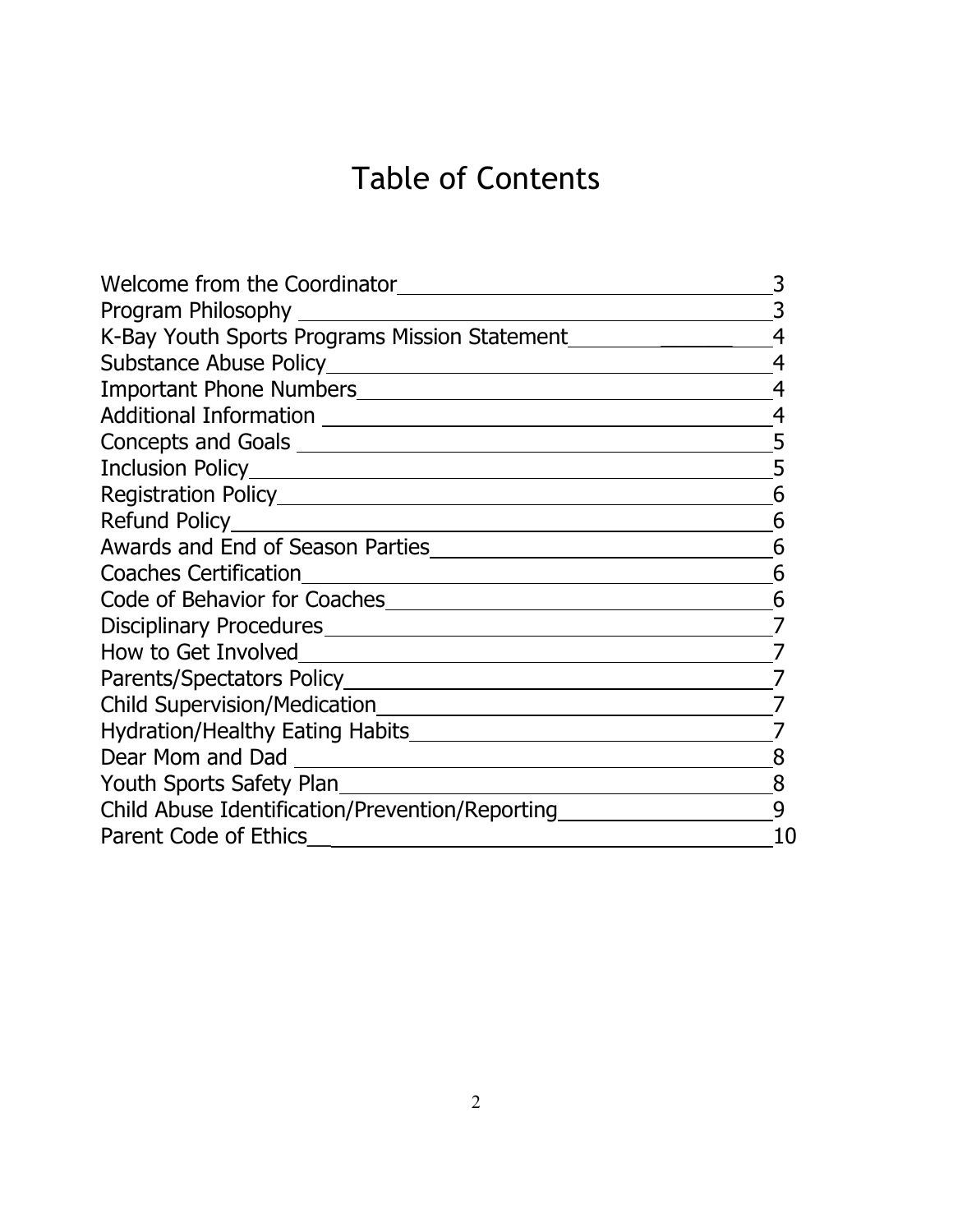# **Welcome to the World of Youth Sports!!**

This should be a positive experience for both you and your child. Our primary purpose is to provide quality leisure time activities that motivate and build self-esteem in your child through the use of volunteer coaches.

There are two main objectives that I consider very important for all players in the Youth Sports Program. My first objective is to provide a safe sports program that covers the player, coaches and parents. The second objective is for the players to have fun and enjoy the game. There are two important factor s that I feel are needed for the season to be successful. The first is a well-trained and motivated coach that makes the game fun and enjoyable. The second is for your child to be successful, which depends on the amount of support he or she receives from you as their parents. In the short time that our coaches have your child they can only do so much.

Last but not least, if you have any questions or concerns about the youth sports program, I am always available and will be glad to answer your questions.

> Ruben Marcial, Jr. Youth Sports Coordinator

# **Program Philosophy**

The philosophy of the Semper Fit Youth Sports Program is to provide the best recreational experience to dependent youth of all ages, interest, and skill levels. All programs are operated under the guidelines of the Marine Corps in accordance with the National Alliance for Youth Sports. The program focuses on organizing meaningful play commensurate with the physical and emotional development of each child. Sports opportunities are designed to allow all children equal participation in non-competitive play. The nine standards are as follows:

The Semper Fit Youth Sports Program will:

- 1. Provide the proper sports environment for all activities.
- 2. Are based on the well-being of each child.
- 3. Are drug, tobacco and alcohol-free.
- 4. Provide participants and coaches with sport-specific training.
- 5. Is designed to provide parents with an active role in his/her child's physical, social and emotional development.
- 6. Encourages positive role models to include parents, coaches, and teammates.
- 7. Asks for parental commitment to allow each child positive and supportive experience.
- 8. Provides a safe playing situation for each child by providing education for coaches and referees and inspecting all playing surfaces regularly.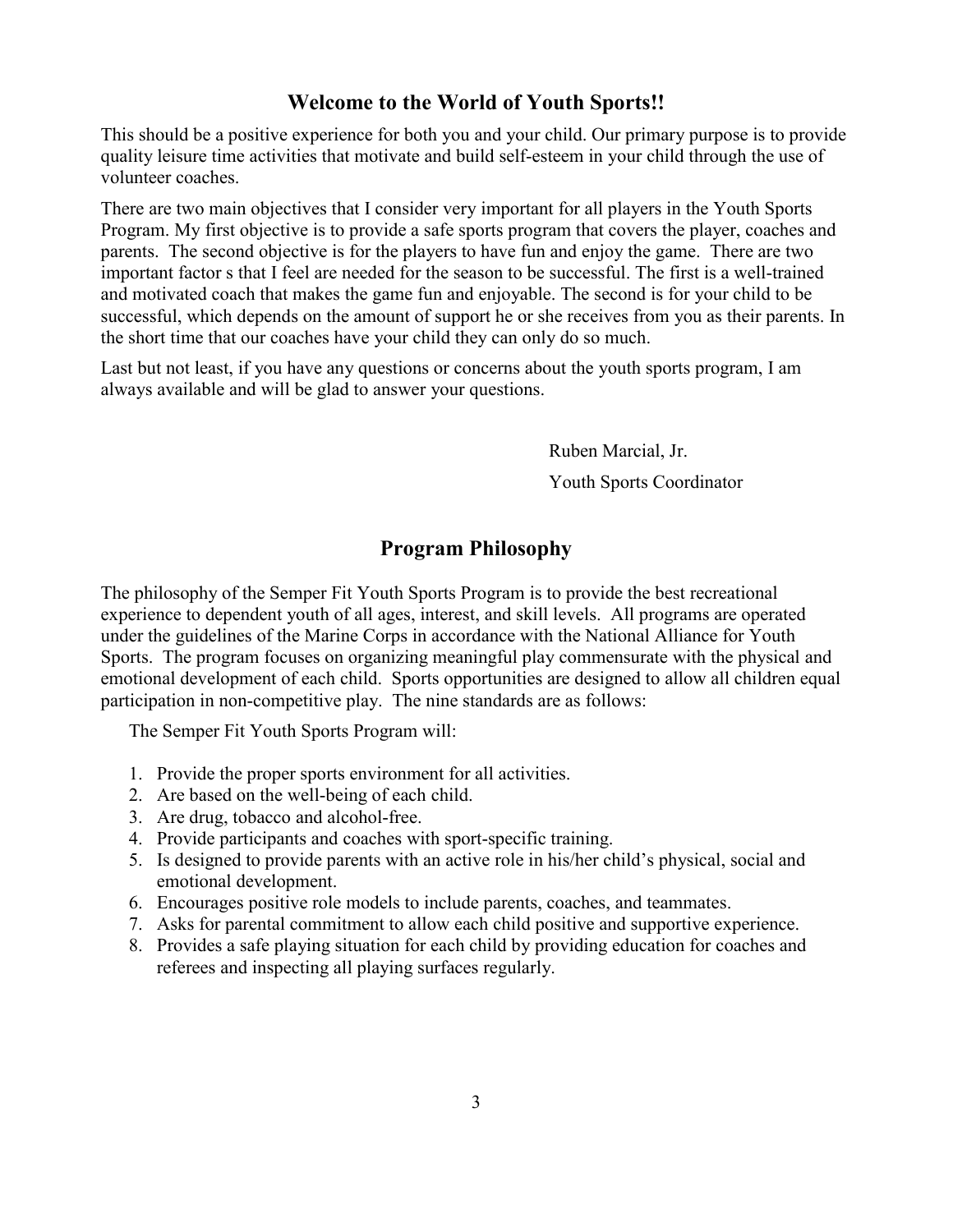#### **MCBH Kaneohe Bay Youth Sports Mission Statement**

The Mission of the MCBH Kaneohe Bay youth sports program is to offer a wide array of organized sports activities for youth to help them develop desirable physical skills and to mature emotionally and socially. The sports programs provide opportunities for children to have contact with other youth, volunteer leaders, and youth program staff. It also provides opportunities for parents and other adults to interact with children and contribute to the Marine Corps community by serving as volunteers in youth programs.

We always strive:

 $\sim$  To provide a meaningful experience for all participants through quality instruction, emphasizing good sportsmanship and equal play along with teamwork, respect dedication and discipline.

 $\sim$  To provide an atmosphere where each child feels a sense of belonging and achievement regardless of ability.

 $\sim$  To recognize effort and improvement along with achievement to help improve self-esteem and foster a positive self-image.

 $\sim$  To provide guidelines to make each sport age-appropriate and to ensure proper fundamentals are developed and enthusiasm for the sport is fostered.

 $\sim$  To design each sport program to attract and retain every interested player and raise the level of play of each of these players as high as possible.

 $\sim$  To provide the support and training for parents and other interested adults who take on the responsibility of providing through sports these positive lifestyle choices for their children.

#### **Substance Abuse Policy**

Drugs and alcoholic beverages are not permitted at any youth practices or games. Any player or coach found guilty of substance abuse will be dismissed from the program. Parents/spectators who consume drugs or alcohol prior to attending youth games will not be allowed on the premises. YOU WILL BE ASKED TO LEAVE and security forces may be notified. Youth Center grounds are TOBACCO-FREE areas. Coaches, referees, players, and parents are asked to refrain from smoking or chewing tobacco at youth practices or games.

#### **Important Phone Numbers**

Please feel free to contact us if you have any questions or concerns.

| 808-254-7636 |
|--------------|
| 808-254-7597 |
| 808-254-7589 |
| 808-254-7595 |
| 808-257-3822 |
| 808-257-2823 |
|              |

# **Additional Information**

MCBH Kaneohe Bay Youth Sports Policies and Procedures Handbook and all applicable MCCS Hawaii publications are available for review upon request.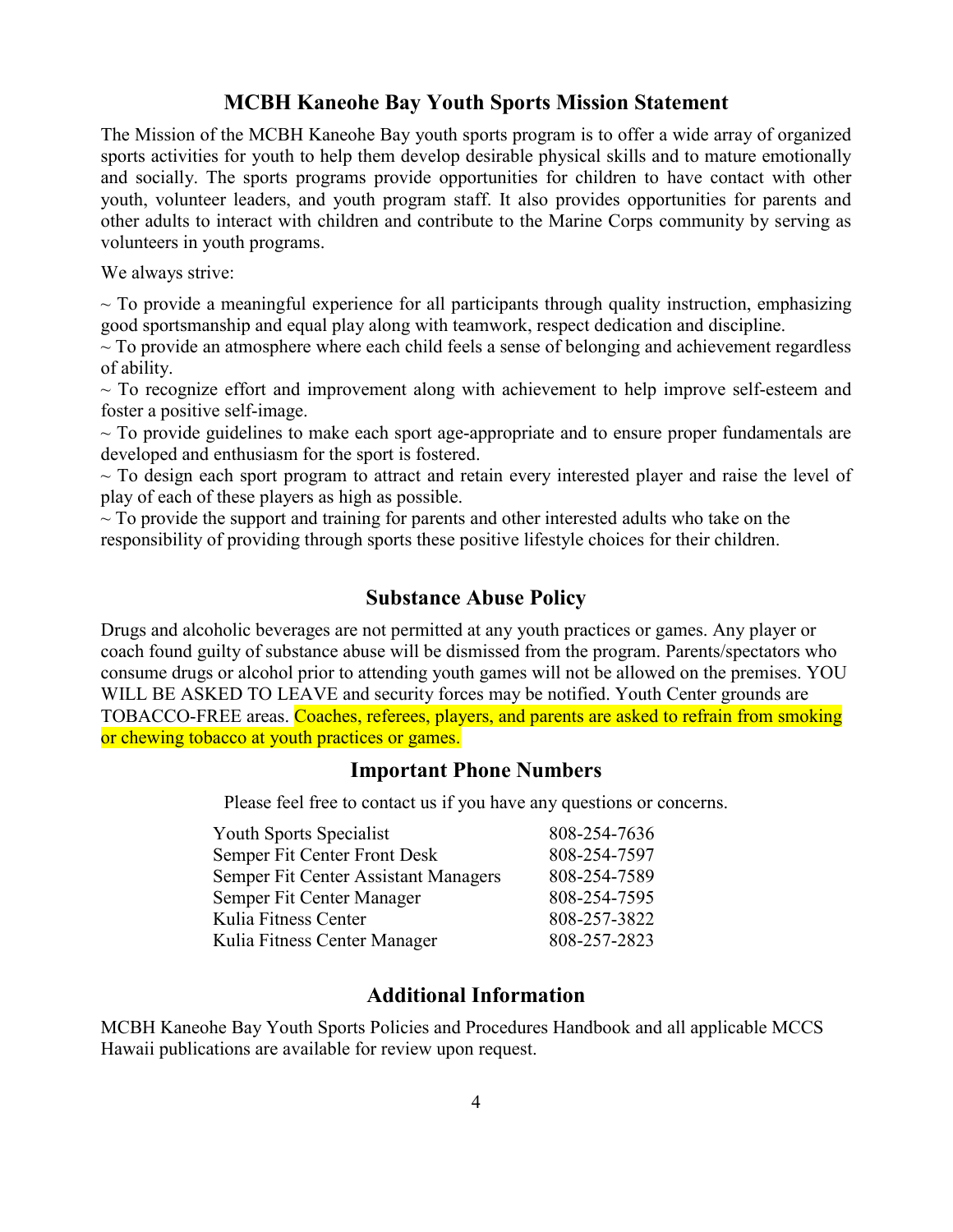# **Concepts and Goals of MCBH Semper Fit Youth Sports Program**

- 1. **Fun and enjoyment:** Provide all youth, including all skills and abilities, ages 5 17, with opportunities for participation, fun and enjoyment.
- 2. **Leisure Skills Development:** Provide opportunities for youth to develop lifetime leisure skills.
- 3. **Physical Development:** Assists youth with physical development by:
	- a. Teaching fundamental and safe sport skills appropriate for their age.
	- b. Providing opportunities to improve their physical conditioning.
	- c. Teaching sound health habits.
	- d. Providing safe playing area and proper supplies and equipment.
- 4. **Psychological Development:** Help youth develop psychologically by:
	- a. Fostering the development of self-worth and personal identity.
	- b. Providing opportunities to express and control emotions.
	- c. Creating a learning environment.
- 5. **Social Development:** Help youth develop socially by providing opportunities:
	- a. To have fun with others.
	- b. To learn independence and the importance of teamwork.
	- c. To learn cooperation and sportsmanship.
	- d. To develop leadership skills and initiative.
	- e. To learn how to compete how to put winning or losing in perspective.
- 6. **Concept of Winning:**
	- a. Participants can learn from both winning and loosing if winning is placed in a healthy perspective.
	- b. Winning is not the primary goal. Do not define success as winning.
	- c. Losing a game or event is not a reflection on their self-worth.
	- d. Success is related to effort and is found in striving for the best they can do.

# **Inclusion Policy**

Equal sports play opportunities are provided for all youth regardless of race, creed, sex, economic status, or ability.

- Gender/ race stereotyping and prejudice of any kind will not be tolerated.
- Adult youth sports leaders will demonstrate a tolerance of, and respect for, people all abilities, sizes, shapes, colors, cultural, and economic backgrounds.
- Each league has a non-discrimination policy that ensures participation for all youth regardless of race, creed, gender, economic status, or ability.
- There is an active coaching recruitment program to recruit and select qualified women and minorities as coaches.
- Sexual harassment issues should be reported to supervisor on duty. Zero Tolerance!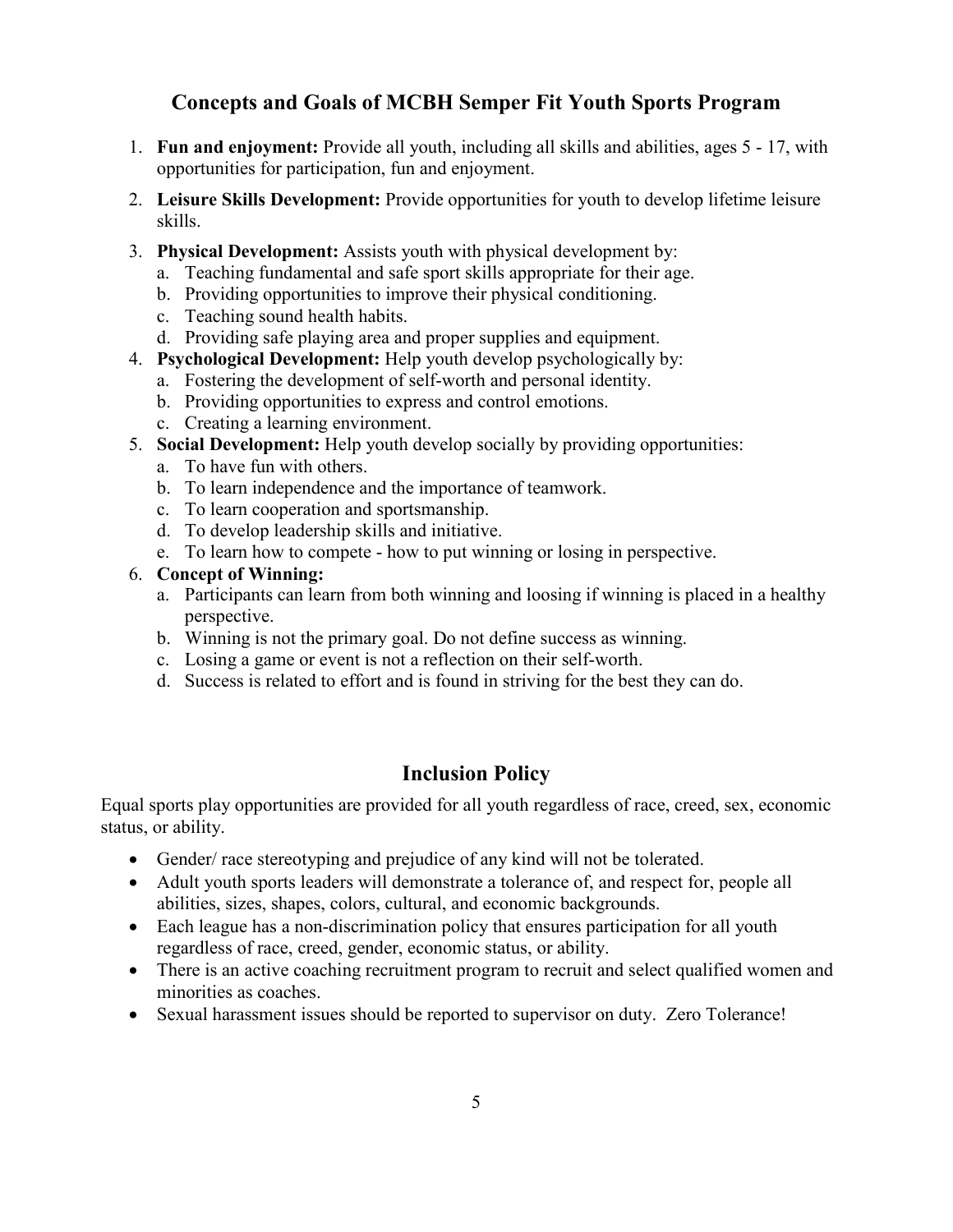#### **Registration Policy**

Each child participating in youth sports at MCBH Kaneohe Bay must be registered in person by a parent or legal guardian. Registration forms may be completed at any time during a registration period. If this is your first sport on MCBH Kaneohe Bay then a birth certificate or any legal document with your child birthdate must be presented to verify date of birth. Payment must be made at time of registration. A late fee will be assessed at varying costs depending on the cost of shipping after the registration period.

# **Refund Policy**

Parents are able to cancel their registrations and get full refunds until uniforms are ordered. Once uniforms are ordered, refunds will still be granted minus the cost of the uniform. Children will be allowed to keep the uniform that was ordered.

#### **Awards and End of Season Parties**

End of season parties may be the responsibility of each individual team. For all other seasons we suggest that the team parent along with the coach decide on the date and time of the end of season party. The purchase of gifts for coaches is not prohibited. However, we discourage the collection of money to purchase elaborate coach gifts. Suggested gift ideas include memorable items such as a hat, signed ball, signed shirt, photographs, etc.

#### **Certification of Coaches**

All youth sports "HEAD" coaches must be certified under the National Youth Sports Coaches Association (NYSCA), must be current in CPR & First Aid, and are required to complete NYCSA sport specific training. This training is conducted online and the \$25 membership fee is paid for by MCBH Youth Programs.

# **Code of Behavior for Coaches**

A youth coach is perhaps the most significant factor in the quality of a youth sports program. Youth coaches, in addition to participating in the training program for youth coaches, should agree to:

- Make practice and games fun.
- Teach sport skills to all players, not just gifted ones.
- Encourage, reward, and praise the young athletes.
- Remember that effort is more important than results.
- Set realistic goals with their players.
- Ensure playing areas are safe before play.
- Permit athletes to share in the leadership and decision making for their team, including team rules.
- Be the team leader and continuously set a positive, good sportsmanship example for the youth.
- Accept the "youth athletes first, winning second" perspective on youth sports.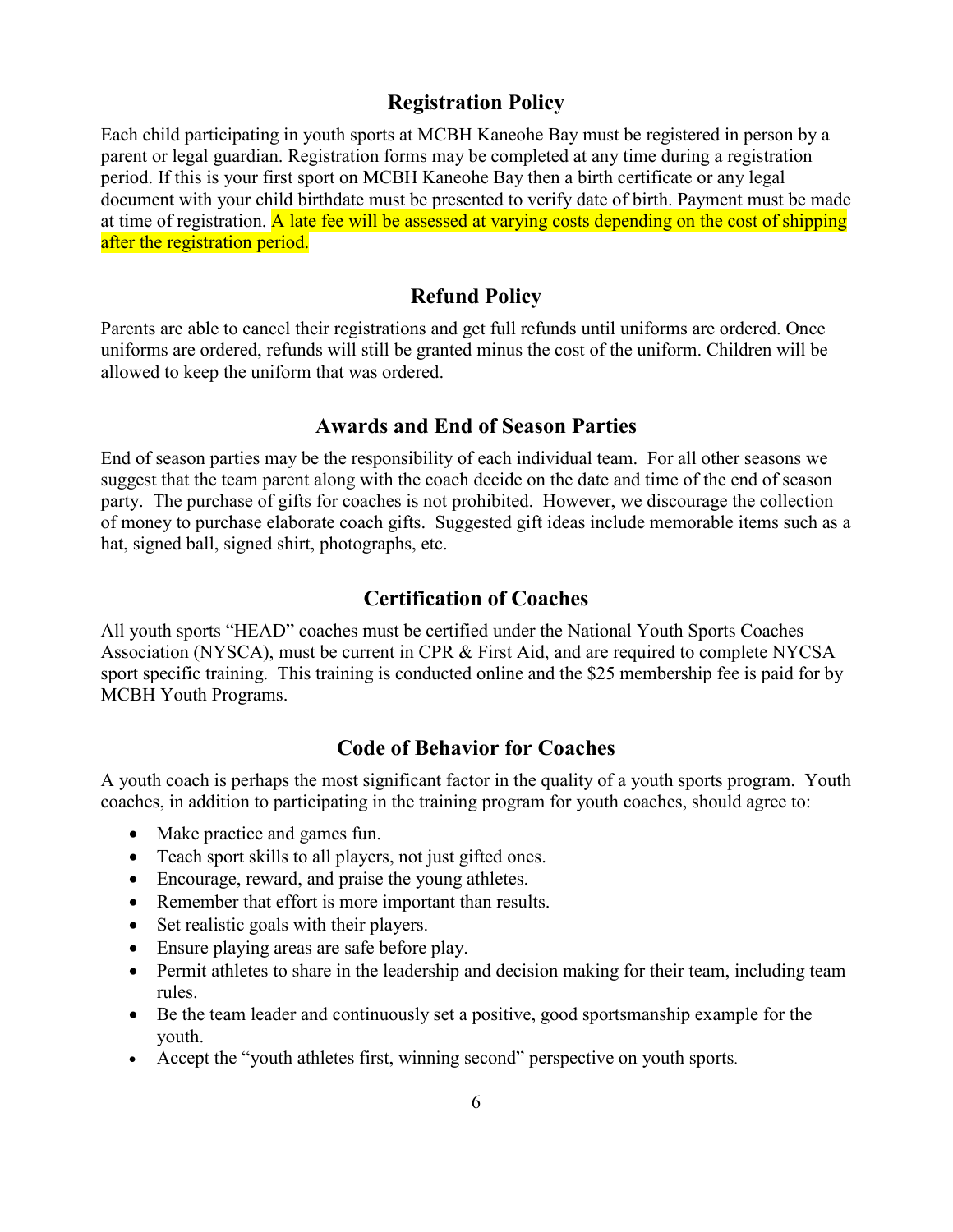# **Disciplinary Procedures**

Unacceptable conduct by a Semper Fit Youth Sports Coach is handled as follows:

- If a verbal complaint is received from a parent, official, or adult, the sports coordinator or youth director will attend the next game or practice to observe the coach and substantiate the complaint.
- In order to follow up on any complaint, the complaint must be submitted in writing.
- The coach is given an opportunity to respond.
- Actions may include:
	- o Verbal Counseling
	- o Expulsion from a game
	- o Suspension from more than one game
	- o Removal as coach

Note: Officials are the final authority for coach's conduct at a game

# **Get Involved!**

Youth Sports cannot exist without the support and involvement of parents and community members. If you would like to act as a coach, team parent, official, or other supporting member, please contact the Youth Sports Coordinator. We would love to include you in our program!

# **Parents/Spectators Policy**

Spectators are a vital part of the youth sports program. We highly encourage parent and spectator support; however NEGATIVE comments will not be tolerated.

- 1. First offense: Offender will be given a verbal warning!
- 2. Second offense: Offender will be asked to leave the park for verbal abuse towards the players, coaches, officials, or staff. They will also be suspended for one game and will not be able to attend the next game after the incident.
- 3. Continued abuse will result in possible suspension from attending any other games.

All parents are required to sign a code of conduct policy (see end of parent handbook).

# **Child Supervision/Medication**

Parents/Guardians must remain on-site throughout the duration of the youth sports event. Coaches are not responsible for the administering of medication so in the event that a child is in need of medication, a parent must be present to administer. Also, please notify the coach when your child will not be present for practices or games.

# **Hydration/Healthy Eating Habits**

Please see the following information on proper hydration:

<https://my.clevelandclinic.org/health/treatments/9013-dehydration-avoidance-proper-hydration>

Please see the following link regarding information on healthy eating habits:

[https://www.cdc.gov/healthyweight/healthy\\_eating/index.html](https://www.cdc.gov/healthyweight/healthy_eating/index.html)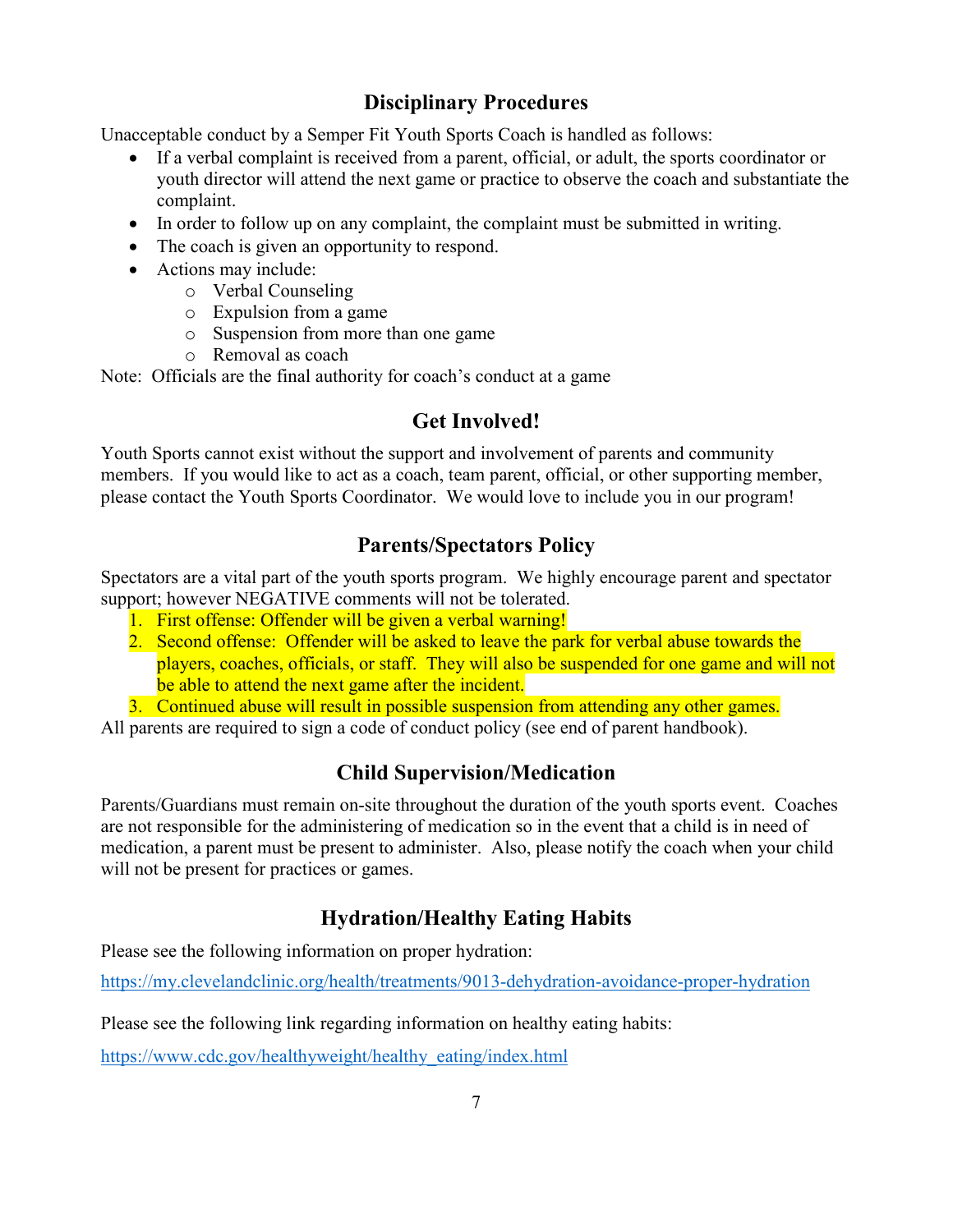# **Dear Mom and Dad,**

I hope that you won't get mad at me for writing this letter, but you always told me never to keep anything back that ought to be brought out into the open.

So here goes-

Remember the other morning when my team was playing and both of you were watching? Well, hope that you won't get mad at me, but you kind of embarrassed me. Remember when I went after the puck in front of the net trying to score and fell? I could hear you yelling at the goalie for getting in my way and tripping me. It wasn't his fault. That is what he is supposed to do. The do you remember yelling at me to get on the other side of the blue line? The coach told me to cover my man, and I couldn't if I listened to you, and while I tried to decide they scored against us. Then you yelled at me for being in the wrong place. You shouldn't have jumped all over the coach for pulling me off the ice. He is a pretty good guy, and he knows what he is doing. Besides, he is just a volunteer coming down at all hours of the day helping kids, just because he loves sports…and then neither of you spoke to me the whole way home. I guess you were pretty sore at me for not getting a goal. I tried awfully hard, but I guess I am a crummy hockey player. But I love the game; it is lots of fun being with the other kids and learning to compete. It is a good sport, but how can I learn if you don't show me a good example? And, anyhow, I thought I was playing hockey for fun, to have a good time, and to learn good sportsmanship. I didn't know that you were going to get so upset because I couldn't become a star.

Love, Your Son/Daughter

# **Youth Sports Safety Plan**

The number one priority of MCBH Kaneohe Bay Youth Sports Program is the safety of all participants. All efforts are made to ensure that a safe environment is maintained at all times.

- 1. MCBH Kaneohe Bay Youth Sports Program uses the guidelines in Marine Corps Youth Sports Guide.
- 2. All playing areas are checked before start of season with Semper Fit Youth Sports.
- 3. Adequate safety equipment is made available for each sport.
- 4. All coaches are briefed on and given a copy of Youth Sports Emergency Plan.
- 5. Coaches are required to conduct adequate warm up time before each game or practice.
- 6. Proper clothing is required for each participant according to sport
- 7. Spectators are required to stand back from playing areas and **coaches/players box at least** 10 yards away to minimize player distraction
- 8. In the event of inclement weather during game day, game will be paused and conditions will be evaluated by referees and coaches. Each game will be determined by refs and coaches if the field or weather prevents the games from being playable.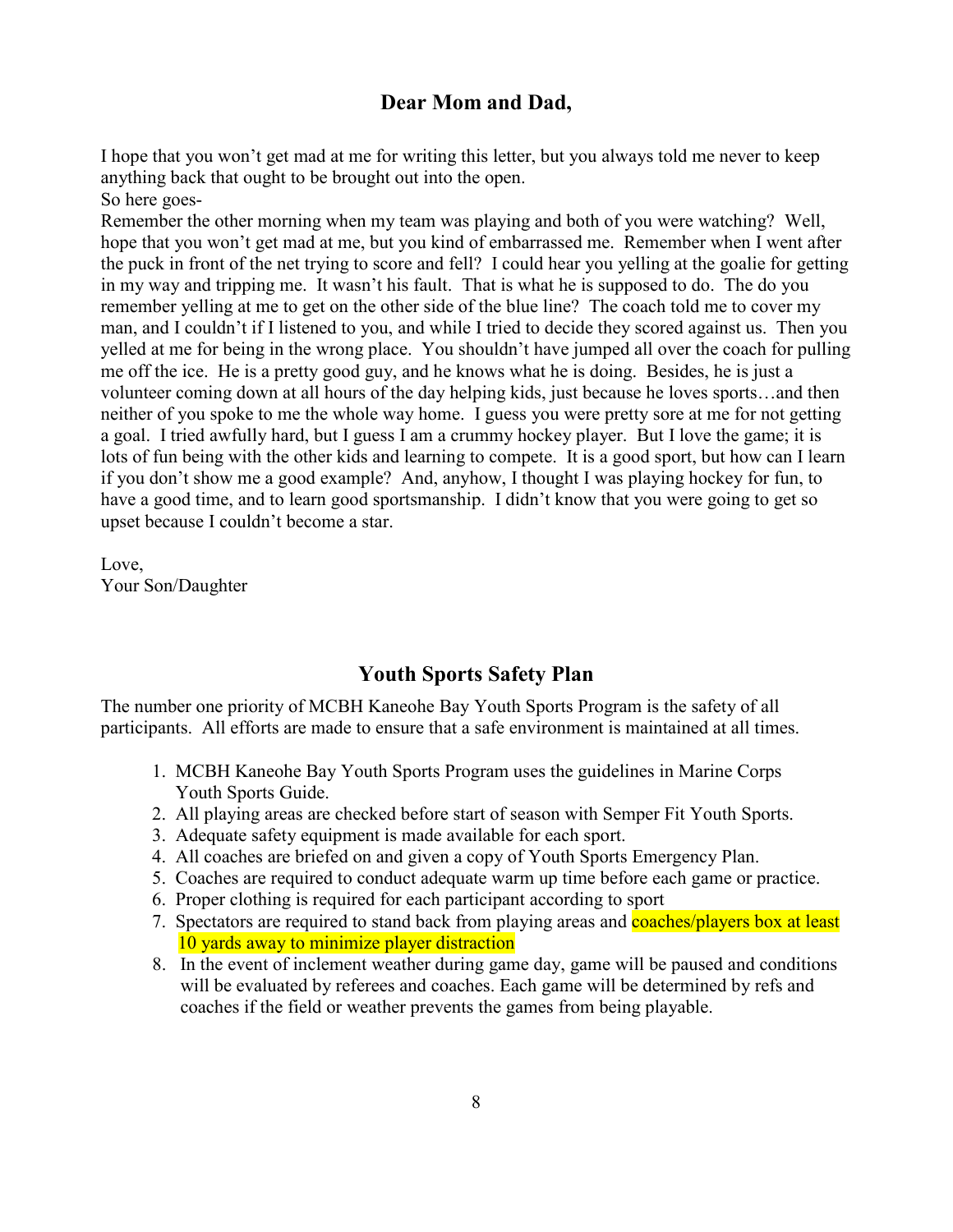# **Child Abuse Identification/ Prevention/ Reporting Child Abuse Hotline: 808-216-7175**

#### **Definitions**

- Child Abuse: Physical injury/emotional disturbance where circumstances indicate this condition may not be the product of accidental occurrence.
- Child Neglect: Acts of omission that could be expected to result in physical or emotional harm to children.

# **Physical Abuse Indicators**

- Major
	- o Broken bones
	- o Brain damage or skull fractures
	- o Internal-injury
- Minor
	- o Minor cut, bruise, welt
	- o Twisting or shaking

# **Physical Indicators of sexual abuse include some that you might not notice while routinely caring for young children**

- Child's torn, stained, or bloody underclothing
- Bruises or bleeding in or around a child's external genital, vaginal, or anal area
- Child in obvious pain when walking or sitting
- Child scratching the genital area
- Premature sexual knowledge

#### **Neglect Indicators**

- Child is not provided with basic needs: physical, educational, or emotional
- When considering whether neglect might be occurring, it is important to look for consistencies. Do the indicators of neglect appear frequently?

#### **Emotional Maltreatment**

- Active, intentional berating, disparaging, or other abusive behavior toward the victim that affects adversely the psychological well-being of the victim
- Passive or passive-aggressive inattention to a victim's emotional needs, nurturing, or psychological well being

# **Prevention**

- Training
	- o All volunteers and staff will be trained in child abuse prevention, identification, and reporting.
	- o Youth Programs will maintain resource materials on child abuse and neglect to assist volunteers and staff in responding to children.
- Facility Control/Supervision
	- o All areas of use for youth shall be easily viewed
	- o Rooms used by children shall not be completely darkened for any purpose
	- o Closed circuit televisions are in use at the youth center.
- Report any suspicions of child abuse to Youth Activities staff immediately.
- o Poisoning
- o Burn or scald
- o Severe cut, laceration, bruise